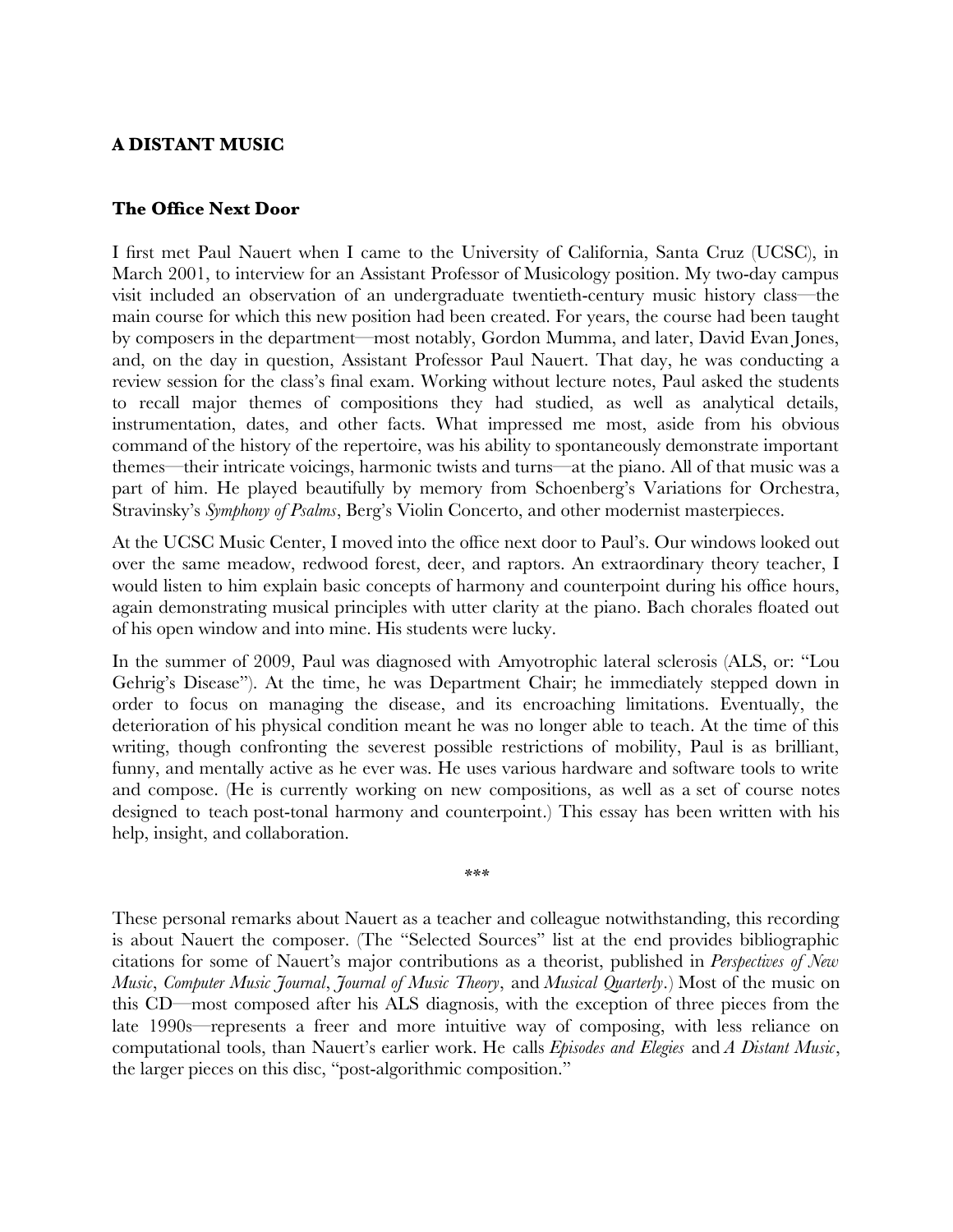Nauert grew up in Columbia, Missouri. Since his father was a history professor at the University of Missouri and his mother was a librarian at Stephens College, he enjoyed access to two academic libraries from an early age. Around age ten, he began devouring the contents of those libraries—a somewhat arbitrary selection of books, journals, scores, and recordings. Soon his interests began to lean toward modernism and the avant-garde. He had private piano and composition lessons from a series of teachers who allowed him to experiment with serialism and chance operations alongside more conventional courses of music study.

Nauert went on to earn simultaneous undergraduate degrees in music (Eastman) and electrical engineering (University of Rochester), and a Ph.D. in music theory from Columbia University in 1997 (he began teaching at UCSC in 1996). Nauert's skills allowed him to be equally comfortable and creative with music, math, and computer programming. Remembering his undergraduate years at Eastman, he singles out Robert Morris for guiding him toward "a deeper understanding of the post-tonal universe."*[1](#page-1-0)* During his six years in New York City, he frequented the Joyce Theater, a dance performance venue in Chelsea. He told me that he was even more inspired by the dance performances there than the city's many musical offerings.

In the past, Nauert's music has explored many musical ideas, such as algorithmic composition, Markov models of simple rhythmic behaviors, and the avoidance of pulse. (A good example of these ideas can be heard in his piece *Arabesque*, for solo fute [1995].) Other early techniques included looping and interlocking melodic patterns, and harmonies based on coloristic concerns. Focusing on harmonic color as opposed to tonal hierarchy—the traditional relationships between chords and chord progressions—Nauert is able to defne formal regions, like phrases, articulated by a variety of options: literal chord changes; change of chord type; the use of chord cycles; change of underlying pitch feld; or change of pitch feld type. (Good examples of this technique are *Close the Gates of Day* [violin, cello, piano; 1998] and *Chapter and Verse* [alto saxophone, piano; 2003].)

The large pieces on this CD represent Nauert's "post-algorithmic," post-diagnosis composition. He writes:

My music changed in response to the disease. I explored new ideas, new techniques, and points of contact with other music I love (Mel Powell, Harrison Birtwistle—J.S. Bach, in far more abstract terms) out of a sense that these things couldn't be postponed until later. My customary algorithmic techniques gave way to more intuitive processes, and elaborate compositional designs were replaced by patterns I could retain fully in my memory, as the physical act of composition grew slower, and as my external workspace became limited to my view of the computer screen positioned in front of my eyes by an assistant. No more sketching on paper!

My desire to write vocal music for the frst time since my student years meshed nicely with these changing conditions. Previously, pre-calculating the rhythmic details of a whole piece had been a fundamental part of how I worked, so rendering speech rhythms faithfully and expressively was always problematic. I would have needed new algorithms that could take those linguistic patterns into account.

<span id="page-1-0"></span><sup>&</sup>lt;sup>1</sup> All quotes are from Nauert unless otherwise indicated. They are taken from a series of written interviews I conducted with him between January and March 2015.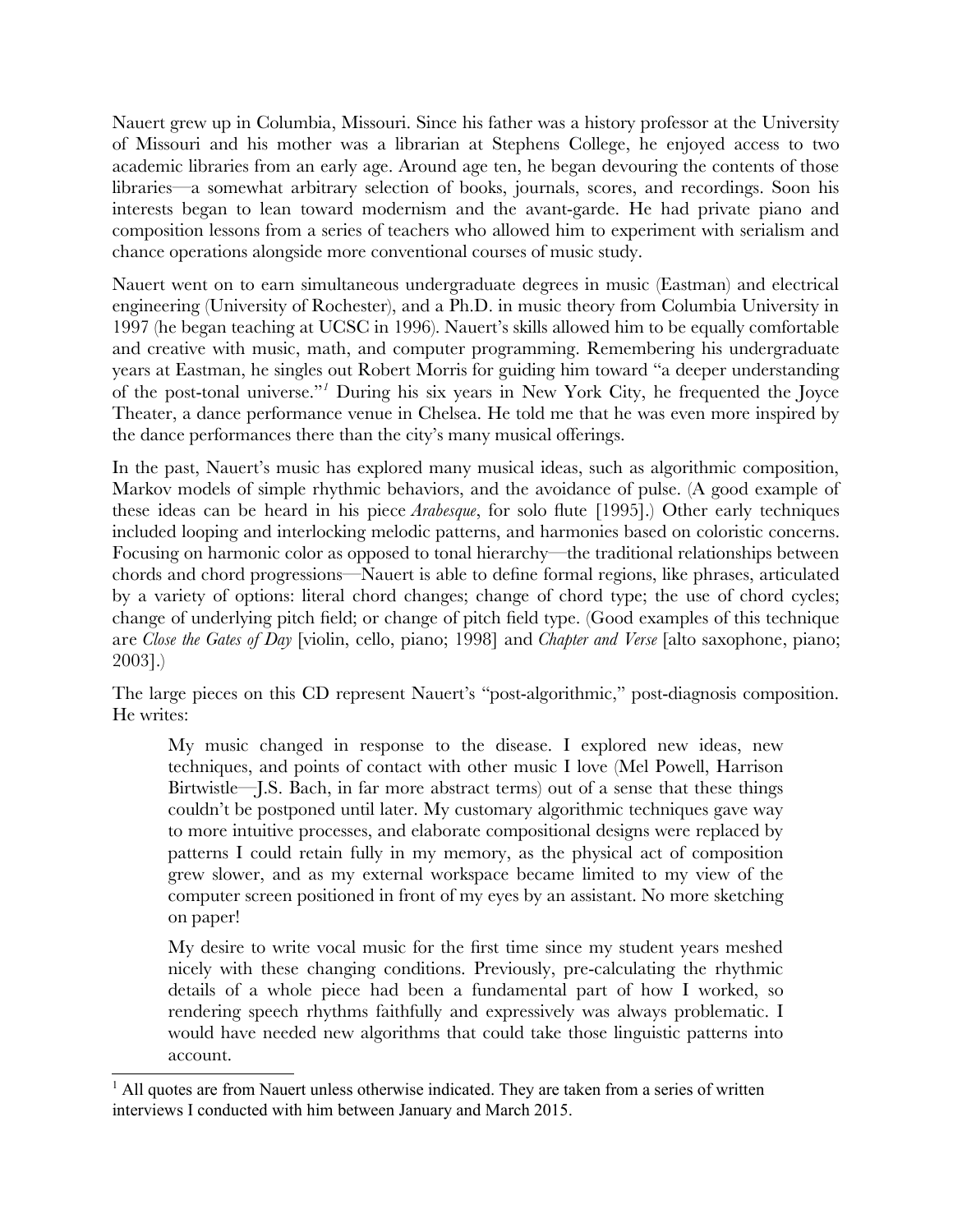Nauert's curiosity about exploring new working methods, necessitated by his extreme physical limitations, is profoundly moving. Perhaps he has been refecting on the advice he used to give his composition graduate students:

Beware of . . .

. . . allowing your compositional "voice" to develop too narrowly around those things you're able to do with the least effort (or the least risk of failure).

. . . emulating only the aspects of a favorite model that are most easily within your reach—this is the recipe for a "pale imitation."

. . . becoming so preoccupied with any one method or set of habits that you shut yourself off from other places your imagination might roam.<sup>[2](#page-2-0)</sup>

*\*\*\**

The frst piece on this disc, *Episodes and Elegies* for solo piano (2010), was premiered by Marilyn Nonken (who recorded it here) on October 12, 2011 at New York University's Frederick Loewe Theatre. It was the second piece Nauert wrote for his friend and New York–based pianist Nonken, the frst having been written some ten years earlier (*A Collection of Caprices*, 2002). Nauert was impressed with what he has called Nonken's fearlessness "in the face of complex rhythms and fnger-tangling passage work," and as a result, he wrote "an uncharacteristically dense and extroverted score."<sup>[3](#page-2-1)</sup> For the new piece, Nauert placed a greater emphasis on lyrical writing, in order to highlight Nonken's "equally brilliant abilities as a colorist"—while sacrifcing none of the virtuosic demands of the earlier work. *Episodes and Elegies*, Nauert writes,

is structured around two relatively somber elegies. The frst of these is spun out of long, expressive lines, and it suggests a mood of quiet resignation. The second is pieced together from much more fragmentary material, and it offers glimpses of anger and defance. Four shorter and generally livelier episodes are distributed before and between the two elegies, and a prologue and epilogue frame the entire cycle. These shorter movements often play with different rates of pulsation and with contrasting textures and types of keyboard figuration.<sup>[4](#page-2-2)</sup>

*Darwin Street* (2010), for solo bass clarinet, and *Pathfnding* (2011) for solo B-fat clarinet, are both recorded here by clarinetist Paul Miller. The frst piece has indirect autobiographical references, explained eloquently by the composer:

For many years I was an avid runner, and my excursions over streets and trails afforded me some of my best "thinking" time. I would think in particular about the experience of traveling through a landscape, a gradually unfolding scene, the

<span id="page-2-0"></span><sup>&</sup>lt;sup>2</sup> Compositional advice included on Nauert's syllabus for the UCSC graduate seminar MUSC 219 ("Techniques in Composition").

<span id="page-2-1"></span><sup>3</sup> Nauert, program notes for *Episodes and Elegies*, written for a performance at the April in Santa Cruz Festival of Contemporary Music in 2012.

<span id="page-2-2"></span><sup>4</sup> Ibid.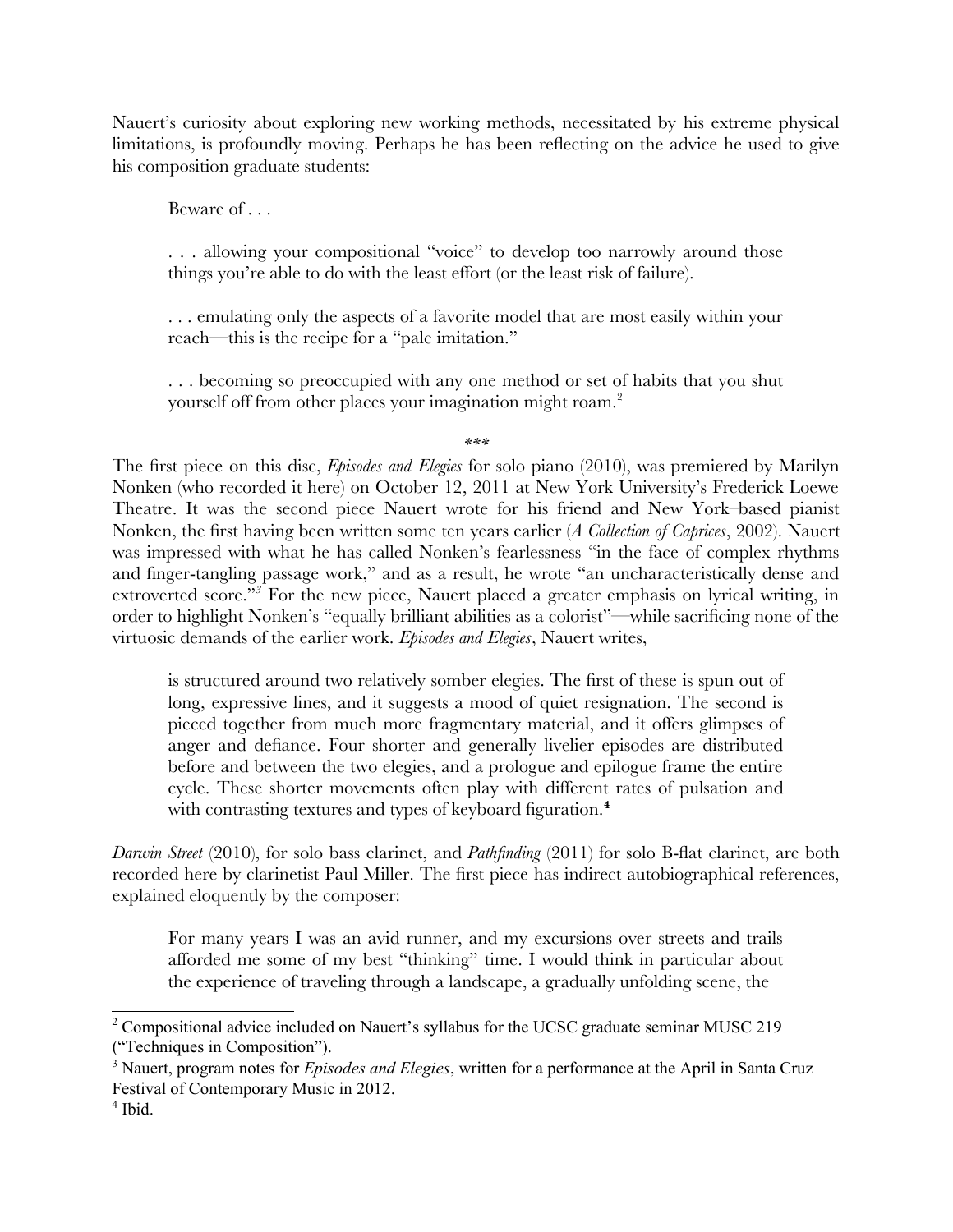impact of each detail and their cumulative effect, and about revisiting a familiar route to fnd the details and the cumulative effect different each time. And somehow these thoughts were always about music, too—about musical form and the relation of small details to the larger whole. I've encountered a "Darwin Street" along some of my favorite running routes in the various towns I've lived, and the name sticks in my mind as an emblem for these ideas.<sup>[5](#page-3-0)</sup>

The work is dedicated to Nauert's long-time UCSC colleague, the clarinetist John Sackett, who gave its frst performance.

The second of the clarinet solos, *Pathfnding*, takes its title from a term used in mathematics and computer science to refer to the metaphoric, yet systematic search for path toward a goal. In this sense it is linked conceptually (though not very literally) with some of the programmatic ideas behind *Darwin Street*, written just one year earlier. Nauert describes the work "as a journey with twists and turns, with the occasional glimpse of a branch not taken, and with a few striking changes of terrain along the way."*[6](#page-3-1)*

Composed in 2010, *A Distant Music* was originally scored for tenor, piano, and string quartet, with poetry by Alain Bosquet and Vera Pavlova. It was premiered on November 4, 2011 at UCSC. For this CD, Nauert withdrew the vocal movements when he was unable to obtain copyright permissions for the majority of the poems he had wanted to use, leaving the purely instrumental movements to stand alone as an independent work. The nine string quartet movements heard here were originally conceived as part of the larger cycle, in which they were interspersed between several longer songs for tenor voice (premiered by Nauert's UCSC colleague Brian Staufenbiel) with piano or string quartet or both.

Standing alone, the nine miniature string quartets—ranging in length from a mere 31'' to 3'09'' offer a focused microcosm of the dark and mysterious possibilities of this time-tested sonic combination. Nauert seems to be exploring a particular set of harmonic sonorities as well as textural ideas, ranging from immobile stasis to homorhythmic movement to completely independent layers of polyphony. Suggesting techniques of serialism and dissonant counterpoint —from Schoenberg and Webern to Ruth Crawford Seeger—Nauert draws from the full range of his compositional options and stylistic choices. Sometimes elliptically fragmented, sometimes noisily emphatic, the composer allows the quartet to say what it needs to say with brevity and concision. In the evocative words of Alain Bosquet, one of the excised poets from the larger cycle of *A Distant Music*, these feeting pieces perhaps allow us "to discover beneath the noise the wings of music."

Describing the next piece in the recorded collection, Nauert writes: "Frequent hesitations and unpredictable shifts of color and character lend an improvisational quality to *Subtext* (solo guitar [1998])."[7](#page-3-2) The music is softly introverted and pretty, though sometimes interrupted by loud and aggressive interjections. Idiomatic references to famenco or jig-like gestures are briefy heard. Nauert says:

<span id="page-3-0"></span><sup>5</sup> Nauert's program note for various performances of *Darwin Street*.

<span id="page-3-1"></span><sup>6</sup> Nauert's program note for various performances of *Pathfinding*.

<span id="page-3-2"></span><sup>7</sup> Nauert's program note for various performances of *Subtext*.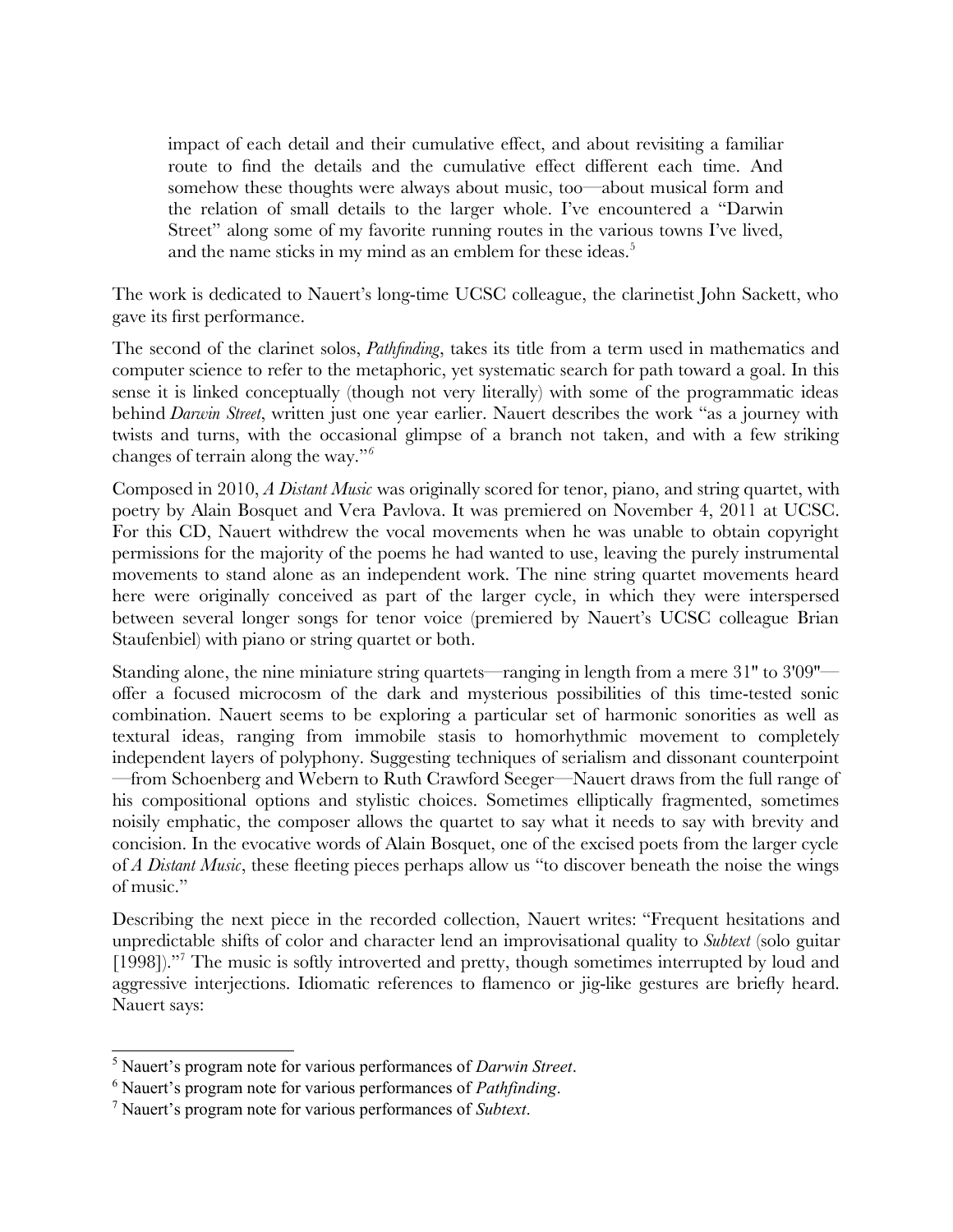These diverse musical characters are often partially submerged in the abstract discourse of the piece; they surface clearly at certain moments and are only subliminally present during others. Binding all of these musical images together is a consistent harmonic language based on a very slow-moving sequence of pitch felds, each one designed to accommodate one or more of the large chords that often punctuate phrases in the piece. $8$ 

Nauert admits to having been unfamiliar with the technical constraints of the guitar while composing *Subtext*, especially with regard to left-hand fngering. In an unorthodox but creative attempt to remedy that situation, Nauert made a life-size cardboard replica of a guitar fngerboard. Folding it in half and stashing it in his backpack, he was able to consult it whenever he wanted to work on the piece. Today, he admits "I'm proud that all the big chords in the piece turned out to be playable, although I have been told no experienced guitarist would actually use the fngering that I imagined for a few of them."

*Two Miniatures* (2012), for B-fat clarinet and piano, were written for a longstanding patron of the UCSC Music Department (and the Wind Ensemble in particular): an economics professor for forty-six years, who also is a clarinetist. Nauert's celebratory composition bears the dedication: "In honor of David Kaun, on the occasion of his retirement, and with gratitude for his generous support of music and the arts at UCSC."

*Flight Path* and *Soaring* (1999), both for fute and piano, were recorded by Leta Miller (fute) and the composer at the piano. They are dedicated to Miller, Nauert's colleague at UCSC. Nauert notes that there is a parallel between *Darwin Street* and *Flight Path*, because both were originally conceived as stand-alone pieces, and were only later paired with companion pieces. In this case, *Soaring* was composed so he and Miller would have something new to play on a recital they gave together in April 2000; soon after they made the studio recordings featured here. The title *Flight Path* alludes to a recurrent ascending gesture, heard at the beginning. Nauert envisions it as "a fash across the sky, observed from the ground," while *Soaring* suggests "a more sustained, lyrical" mood, or "an embodied image of fight." It is also a reference to Robert Schumann's piano piece "Aufschwung" (the second piece in the set *Phantasiestücke*, op. 12), though Nauert notes that no musical quotation is included.

In closing, I'd like to allow an old friend and featured performer on this CD, Marilyn Nonken, to speak on behalf of Nauert and his music:

I met Paul in the late 1980s, when we were undergraduates at the Eastman School. Paul was already a very intense, heavily hyphenated character: a composer-theorist-pianist with interests and talents that transcended any academic "major." I was a pianist-theorist of sorts. We shared friends and ideas. One day, he walked me through sketches for *Serif/Sans serif,* a work for solo violin on which he'd been working, and I marveled over how he generated his materials, trying to fathom all the tiny details so key to his conception of the music and its notation. I was just seventeen, and he couldn't have been much older. It was one of the frst times I'd discussed musical composition with a composer my own age. I know that our early discussions left me a sense of empathy with the composer, and a solemn respect for the new, frail score.

<span id="page-4-0"></span><sup>8</sup> Ibid.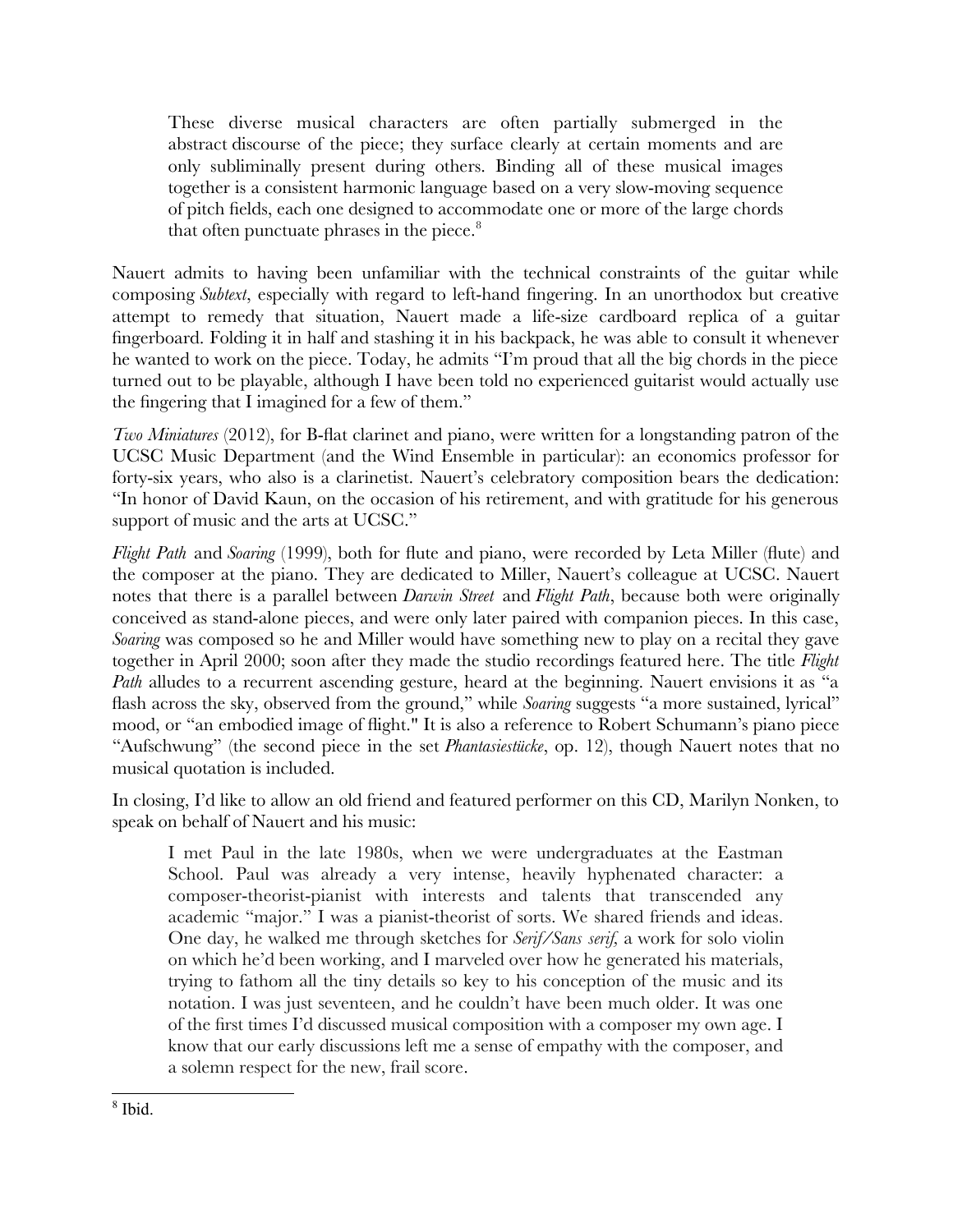As we found ourselves in graduate school together at Columbia (early 1990s), Paul's ideas had become more refned and concise. There was always a sophistication to his music and writings on music, yet their initial opacity wasn't off-putting, but intriguing. A few years later, I toured with *A Collection of Caprices*, and I played it when we found ourselves together again in Paris in 2003, at the slightly bizarre IRCAM conference, "Autour de la Set Theory." To me, [*A Collection of Caprices*] is a love letter to Mel Powell and his fellow, mellow atonalists, who loved jazz as well as Schoenberg and Webern. The *Collection* seems a direct descendant of Zemlinsky's settings of Langston Hughes, Babbitt's *All Set*, and Martirano's *Cocktail Music*, capturing the easy elegance and unself-conscious incongruity of Schoenberg and Gershwin in their tennis whites. It's a kind of music that perhaps has never been "in vogue," but is always a total pleasure, for those lucky enough to discover it.<sup>[9](#page-5-0)</sup>

# —Amy C. Beal

*Amy C. Beal is Professor of Music at the University of California, Santa Cruz. She is the author of three books:* New Music, New Allies: American Experimental Music in West Germany from the Zero Hour to Reunifcation (2006)*,* Carla Bley (2011), *and* Johanna Beyer (2015)*. She is also the author of numerous liner notes for New World Records and serves on the Board of Trustees.* 

**Paul Nauert** (b. 1966) began activities in composition and piano performance around the age of ten, and received national awards in composition from MTNA and BMI during his pre-college career. He holds degrees from the Eastman School of Music, where he was awarded the McCurdy Prize in composition, and Columbia University, where he earned his Ph.D. in music theory in 1997 with the assistance of a Mellon Foundation Fellowship. In 1996, he joined the music faculty of the University of California, Santa Cruz, teaching music theory and composition there until his retirement in 2014.

Nauert's compositions, mainly for solo and small-ensemble forces, refect an ongoing interest in intimate/private discourse as a model for musical rhetoric, the coloristic use of harmony, and an engagement with different qualities of pulsation and its absence. His music has been performed at venues such as New York's Merkin Hall, Miller Theater, and Works and Process at the Guggenheim Museum, as well as the BGSU New Music & Art Festival in Ohio, the SoundField Festival in Chicago, Resonances at the Centre Pompidou in Paris, and the Stuttgart International Guitar Festival.

Nauert is also known for his music-theoretical work on rhythm, post-tonal harmony, and other topics, which has appeared in such publications as *Computer Music Journal*, *Journal of Music Theory*, *Musical Quarterly*, and *Perspectives of New Music*. Long associated with The Walden School, he taught for several years in the Young Musicians Program and edited *The Walden School Musicianship Course: A Manual for Teachers* (2001). He has created software applications for computer-assisted composition, including contributions to IRCAM's OpenMusic project.

Born in Croatia, raised in Chicago, and based in San Francisco, violist **Ivo Bokulic** is associate principal of the San José Chamber Orchestra, and also performs with the Utah Festival Opera,

<span id="page-5-0"></span> $9$  Nonken shared with me these beautiful and thoughtful remarks via email on February 7, 2015.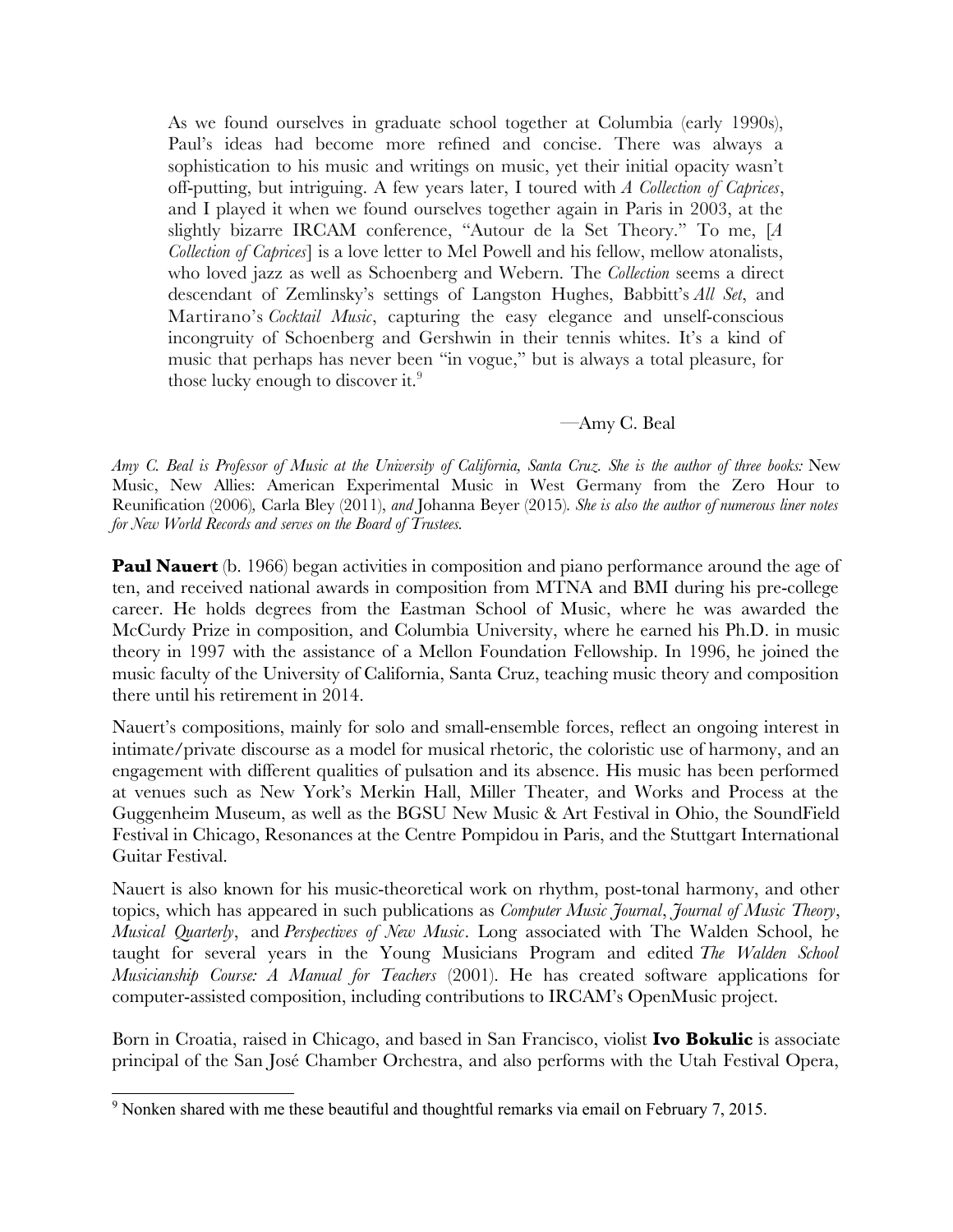Reno Chamber Orchestra and Reno Philharmonic, Santa Rosa Symphony, Merced Symphony, Opera Parallèle, and Masterworks Chorale. As a member of San Francisco's Magik\*Magik Orchestra, Bokulic has toured, recorded, and performed with acts such as Death Cab for Cutie, Sting, Chicago, and Third Eye Blind. He holds both Bachelor of Music and Master of Music degrees from the San Francisco Conservatory of Music, where he studied with Jodi Levitz.

**Roy Malan** is the principal violinist of the San Francisco Contemporary Music Players and was for many years the concertmaster of the San Francisco Ballet. He is the founding director of the Telluride Chamber Music Festival and has performed worldwide as a soloist and as a member of the Stanford String Quartet, the Ives Quartet, and other ensembles. He is also widely recorded on Genesis, Orion, and other labels. Educated at London's Royal Academy of Music under Yehudi Menuhin, Malan also attended Juilliard and the Curtis Institute, where he was a student of Ivan Galamian and Efrem Zimbalist. He is the author of *Efrem Zimbalist: A Life*, published by Amadeus Press.

**Leta Miller**, Professor of Music at the University of California, Santa Cruz, is both a musicologist and futist. As a performer she has been featured on ffteen recordings on renaissance, baroque, and modern fute. As a scholar, she specializes in the music of twentiethcentury America, and has published books and articles on Lou Harrison, John Cage, Henry Cowell, Aaron Jay Kernis, and others. Her book *Music and Politics in San Francisco: From the 1906 Quake to the Second World War* was published by UC Press in 2011.

**Paul Miller** has enjoyed a widely varied career as a clarinetist. After undergraduate studies at the University of California, he joined the US Marine Corps as a bandsman. Following his honorable discharge, he moved to San Francisco to pursue graduate studies in clarinet performance at the San Francisco Conservatory of Music, where he studied with Luis Baez. Miller has performed with a number of ensembles including San Francisco Symphony, Monterey Symphony, Fresno Symphony, Ensemble Parallèle, La Jolla Symphony, and San Francisco Academy Orchestra. He currently resides in San Diego, where he plays chamber music and maintains a private teaching studio.

**Marilyn Nonken** commands a repertoire comprising the complete piano music of Schoenberg and Boulez, as well as works by pioneers of the New York School (Feldman, Wolff, Lucier), the New Complexity (Dillon, Eckardt, Ferneyhough, Finnissy) and *musique spectral* (Dufourt, Fineberg, Murail, Vivier). She champions the works of young Americans Drew Baker, Lou Bunk, Richard Carrick, Victoria Cheah, Christopher Trapani, and Nina C. Young, and collaborates as a duo pianist with Peter Hill, Joseph Kubera, and Sarah Rothenberg. Recent releases include her monograph *The Spectral Piano: From Liszt, Scriabin, and Debussy to the Digital Age* (Cambridge), *Voix Voilées: Spectral Music for Piano* (Metier) and *Subject* (Tzadik). She has also recorded for New World, Lovely Music, Albany, Divine Art, Innova, CRI, BMOP Sound, New Focus, Kairos, Mode, and Bridge. Ms. Nonken is a Steinway Artist and Director of Piano Studies at NYU Steinhardt.

**Carl Pantle** is a vocal coach, accompanist, and singer who frequently works with the San Francisco Opera Center, West Bay Opera, Opera San Jose, and the Bay Area Summer Opera Theatre Institute. An alumnus of the prestigious Merola Program at the San Francisco Opera Center, he studied at Brigham Young University before returning to the Bay Area to pursue a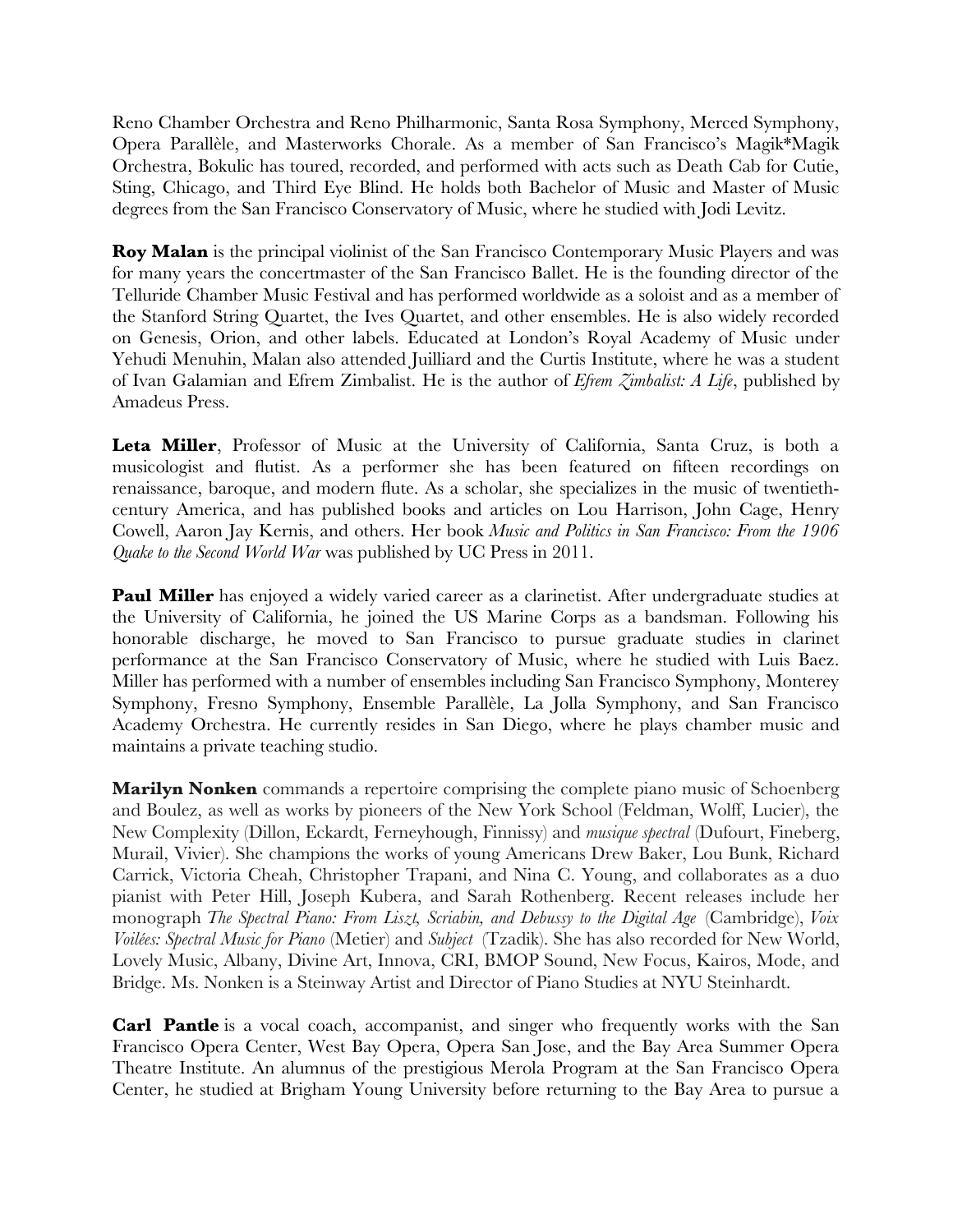Masters Degree in vocal coaching and accompanying at the San Francisco Conservatory of Music. Pantle is the Principal Accompanist for the San Francisco Gay Men's Chorus, has appeared as a soloist with SFGMC on numerous occasions, and appeared at Lincoln Center as accompanist for Dr. Timothy Seelig in *The Wisdom of Old Turtle* in 2011. As a pianist, he has collaborated with Daniel Reichard, Keala Settle, Julia Murney, Alysha Umphress, Laura Benanti, and other Broadway talents.

**Kevin Rogers** attended the University of South Carolina and the San Francisco Conservatory of Music, where he earned his Bachelors and Masters degrees. He made his solo debut at the age of sixteen and has been a featured soloist with Opera Parallèle, the Mendocino Music Festival Chamber Orchestra, the San Francisco Gay Men's Chorus, and Post:Ballet. He is a founding member of the Friction Quartet, which has studied with the St. Lawrence String Quartet and the Muir Quartet, and performed across the United States. Major teachers include Dr. William Terwilliger, Nan Hudson, Bettina Mussumeli, Jodi Levitz, Jennifer Culp, and Mark Sokol.

**Vanessa Ruotolo** received her musical training from the New England Conservatory, Boston University, and San Francisco Conservatory of Music. She is affliated with the Santa Rosa Symphony, San Jose Chamber Orchestra, Midsummer Mozart Festival Orchestra, Skywalker Sound Orchestra, California Symphony, Quartet Rouge, and the Worn Chamber Ensemble. She has performed with the San Francisco Contemporary Music Players, Berkeley Contemporary Players, Empyrean Ensemble, Eco Ensemble, San Francisco Ballet, and Shorenstein Hays Nederlander. Ruotolo teaches on the faculty of the University of California, Santa Cruz.

**David Tanenbaum** has performed in more than forty countries and has been a soloist with prominent orchestras including the San Francisco Symphony, Minnesota Orchestra and London Sinfonietta. Among the many works composed for him are Hans Werner Henze's guitar concerto, *An Eine Äolsharfe*, which he recorded with the composer conducting; four works by Pulitzer Prize-winner Aaron Jay Kernis and pieces by Terry Riley, Lou Harrison, and Roberto Sierra. Tanenbaum can be heard on more than thirty recordings on EMI, New Albion, Naxos, and other labels. His Nonesuch recording as soloist in John Adams's *Naive and Sentimental Music* was nominated for a 2002 Grammy for "Best New Composition." Tanenbaum is Chair of the Guitar Department at the San Francisco Conservatory of Music. He is a member of the Pacifc Guitar Ensemble and the San Francisco Contemporary Music Players.

# SELECTED BIBLIOGRAPHY

Nauert, Paul. "Algorithmic Strategies in *A Collection of Caprices*," in *The OM Composer's Book*, ed. Carlos Agon, Gerard Assayag, and Jean Bresson. Paris: Editions Delatour France, 2006: 163– 178.

\_\_\_\_\_\_\_\_\_\_. "Division- and Addition-Based Models of Rhythm in a Computer-Assisted Composition System." *Computer Music Journal*, 41/4 (Winter 2007): 59–70.

\_\_\_\_\_\_\_\_\_\_. "Field Notes: A Study of Fixed-Pitch Formations." *Perspectives of New Music*, 41/1 (Winter 2003): 180–239.

\_\_\_\_\_\_\_\_\_\_. "The Progression Vector: Modeling Aspects of Post-Tonal Harmony." *Journal of Music Theory*, 47/1 (Spring 2003): 103–123.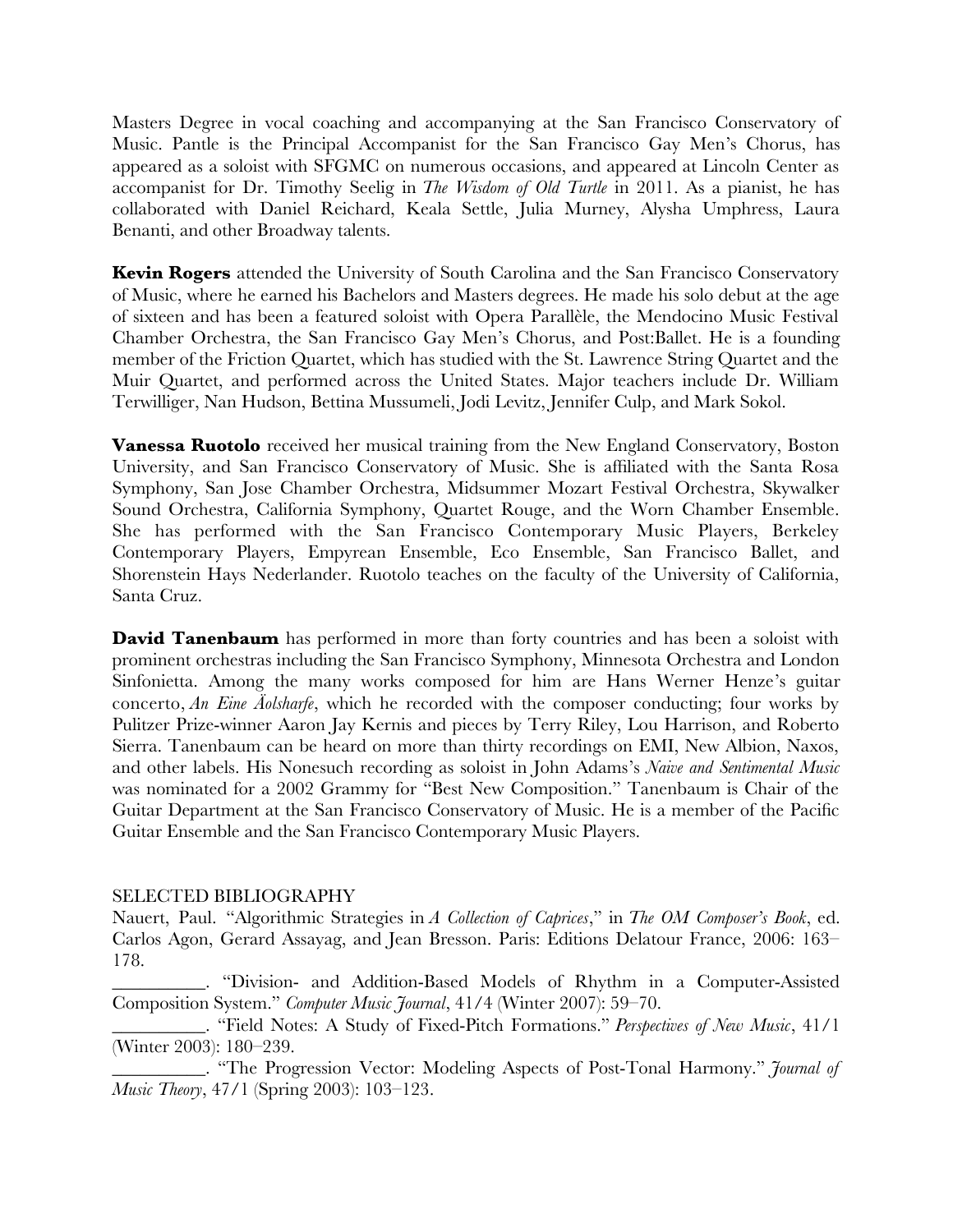\_\_\_\_\_\_\_\_\_\_. "Theory and Practice in 'Porgy and Bess': The Gershwin-Schillinger Connection." *The Musical Quarterly*, 78/1 (Spring 1994): 9–33.

\_\_\_\_\_\_\_\_\_\_. "A Theory of Complexity to Constrain the Approximation of Arbitrary Sequences of Timepoints." *Perspectives of New Music*, 32/2 (Summer 1994): 226–263.

\_\_\_\_\_\_\_\_\_\_. "Timespan Hierarchies and Post-tonal Pitch Structure: A Composer's Strategies." *Perspectives of New Music*, 43/1 (Winter 2005): 34–53.

Producers: Paul Nauert, Brian Staufenbiel

Engineers: William Coulter (tracks 1–19, 21, 22), Gregory Squires (tracks 20, 23, 24)

Recorded at the Music Center Recital Hall and recording studio facilities of the University of California, Santa Cruz: April 5, 2012 (tracks 1–8); November 8, 2014 (tracks 9, 10, 21, 22); November 7, 2014 (portions of tracks 11–19); October 2, 1999 (track 20); April 11 and 14, 2000 (tracks 23, 24). The majority of tracks 11–19 were recorded live at the same location on November 4, 2011.

Digital mastering: Paul Zinman, SoundByte Productions Inc., NYC

Cover art © 2015 Jessamyn Tuttle. Used by permission.

Design: Bob Defrin Design, Inc.

All compositions published by the composer (BMI)

# **This recording was made possible by a grant from the Francis Goelet Charitable Lead Trust.**

This project was supported by grants from the UCSC Arts Research Institute and UCSC Academic Senate Committee on Research. Track 20 appeared previously on the New Music Works release, *Night of the Living Composers* (2006), and is used with permission. Heartfelt thanks to all of the performers and to a number of my university colleagues, especially Ben Carson, William Coulter, Larry Polansky, and Brian Staufenbiel. Finally, this CD could not have been completed without the support and encouragement of my partner Robert Covington, to whom it is lovingly dedicated.

# FOR NEW WORLD RECORDS:

Lisa Kahlden, President; Paul M. Tai, Vice-President, Director of Artists and Repertory; Mojisola Oké, Bookkeeper; Paul Herzman, Production Associate.

# ANTHOLOGY OF RECORDED MUSIC, INC., BOARD OF TRUSTEES:

Herman Krawitz, Chairman; Amy Beal; Thomas Teige Carroll; Robert Clarida; Emanuel Gerard; Lisa Kahlden; Fred Lerdahl; Larry Polansky; Paul M. Tai.

# Francis Goelet (1926–1998), *In Memoriam*

For a complete catalog, including liner notes, visit our Web site: www.newworldrecords.org. New World Records, 20 Jay Street, Suite 1001, Brooklyn, NY 11201 Tel (212) 290-1680 Fax (646) 224-9638 E-mail: info@newworldrecords.org ℗ & © 2015 Anthology of Recorded Music, Inc. All rights reserved. Printed in U.S.A.